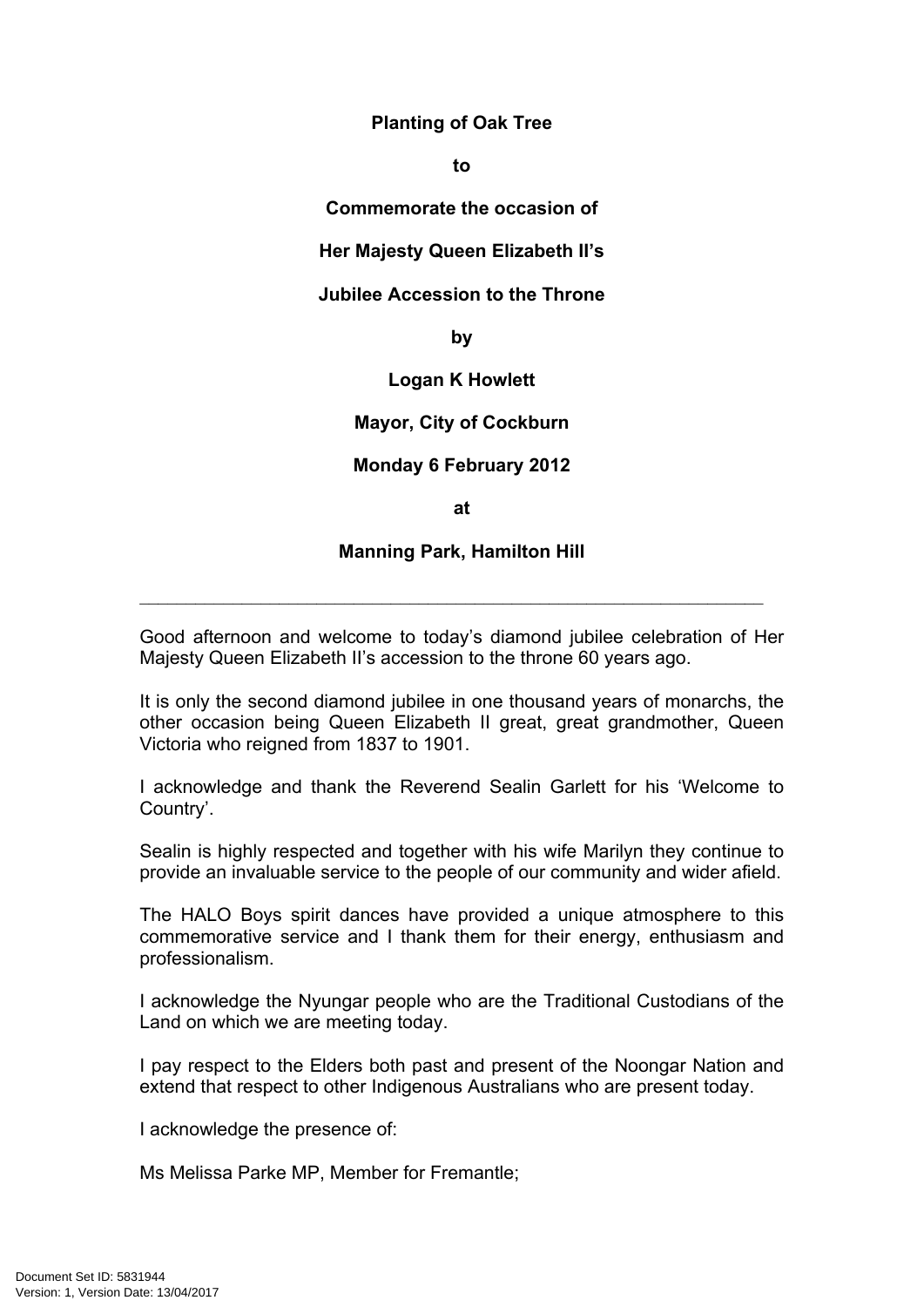Ms Lynne MacLaren, MLC South Metropolitan Region;

The Honourable Simon O'Brien MLC South Metropolitan Region;

The Honourable Phil Edman, MLC South Metropolitan Region;

The Honourable Kate Doust, MLC South Metropolitan Region;

The Honourable Nick Goiran MLC South Metropolitan Region;

The Honourable Sue Ellery MLC South Metropolitan Region;

The Honourable Francis Logan, MLA Member for Cockburn;

Mr Joe Francis, MLA Member for Cockburn;

Mr Don Miguel OAM JP& Freeman of our City and his wife June;

Mr Ray Lees JP & Freeman of our City and his daughter Glenda;

Deputy Mayor Kevin Allen and his wife Debra;

Councillor Carol Reeve-Fowkes and her husband Martin;

Councillor Tony Romano and his wife Patricia;

Councillor Val Oliver and her husband Ollie;

Councillor Lee-Anne Smith;

Councillor Bart Houwen and his wife Wilhelmina ;

Councillor Yaz Mubarakai and his wife Geri;

Councillor Stephen Pratt and his partner Elena;

Councillor Steven Portelli and his partner Sharon;

My wife Patricia and our granddaughter Caitlin Evans;

Mr Stephen Cain, Chief Executive Officer;

Members of the City's Executive and other staff;

Ms Cassandra Cooper, Cultural Development Coordinater, City of Cockburn;

Mr Alex Campbell, President, Historical Society of Cockburn and his wife Millie;

Life Members and Members of the Historical Society of Cockburn;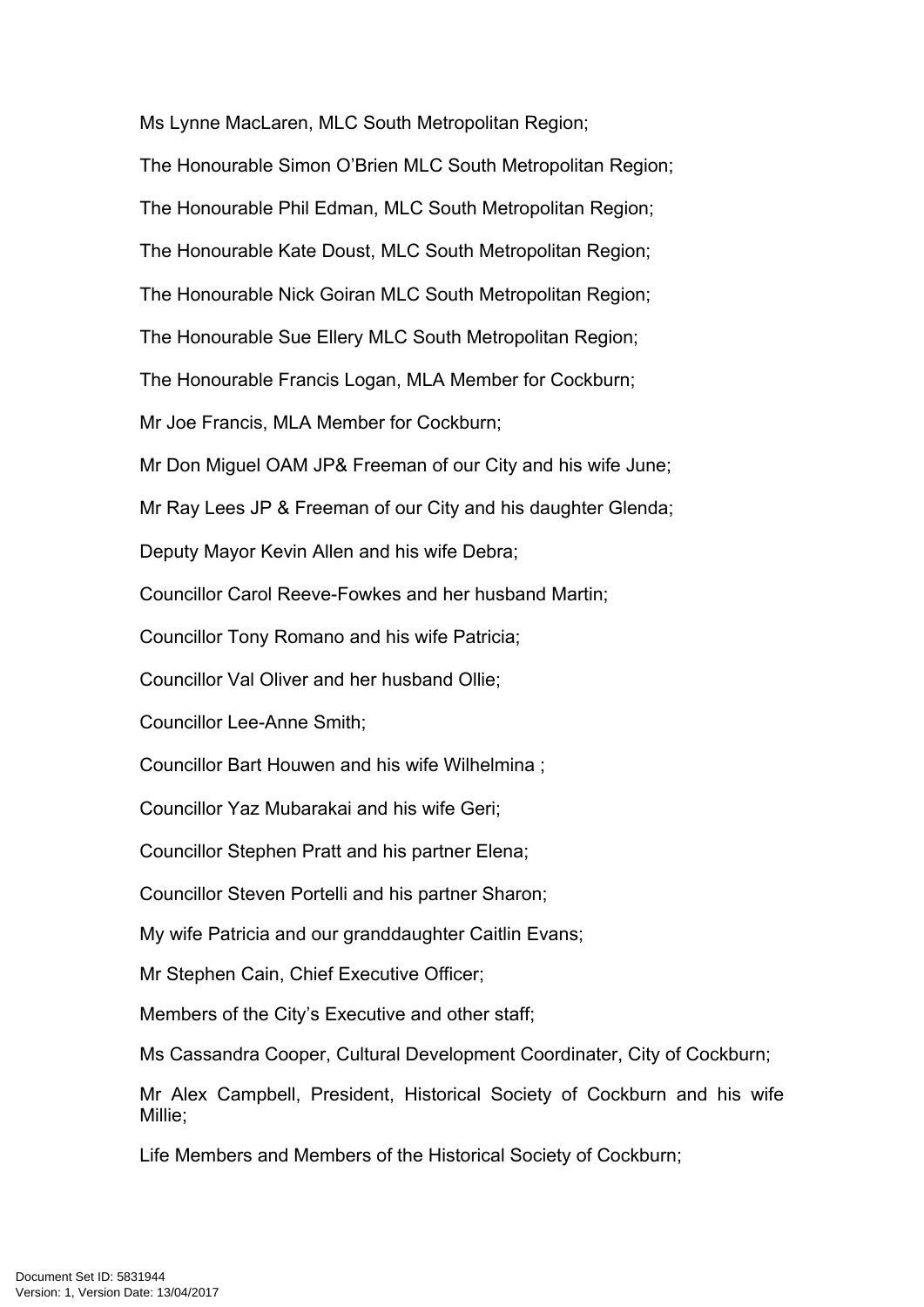Mr Bill Wallington, President Cockburn Community & Cultural Council and his wife Maxine;

Mrs Mollie Manning & other members of the Manning Family;

Mrs Athalie Isted and other members of the Isted family;

Distinguished members of the Cockburn community;

Ladies and gentlemen, boys and girls.

Before moving to the tree planting ceremony in honour of Her Majesty's Diamond Jubilee I want to bring to everyone's attention the fact that in the rose bed across from us an English Oak tree stands proudly in the grounds of the Azelia Ley Hmoestead.

An English Oak tree was planted in honour of the Coronation of King George VI in 1937 in the then garden area of the City's Old Council Chambers on the corner of Rockingham and Forrest Roads.

Councillor Alfred (Fred) Isted, Fremantle and Districts Roads Board, a professional gardener by occupation had acquired the English Oak tree and on 7 May 1937 his granddaughter Dorothy Gibson planted the tree in a ceremony attended by dignitaries from near and far.

Fred Isted went on to become the longest serving member of the then Fremantle & Districts Roads Board – a period of 21 years. He also served as Chairman.

Mrs Athalie Isted and other members of her family are here today.

The tree remained in that location until 1994 when a decision was made to relocate it to the grounds of Manning Park.

The reason for its re-location was that the then Main Roads Department had resumed the location from the City of Cockburn for inclusion in the Roe Highway Reserve and it was feared that the English Oak tree would be bulldozed along with the building itself.

A secondary reason was that the tree had started to get established and there were fears that it may threaten the building foundations themselves. This was confirmed when officers arrived on site to do some work in the cellar area and mention was made of that very point.

Bill Wallington recalls approaches being made to him by members of the Historical Society of Cockburn at the time concerned that the tree could be damaged or required to be moved if the roots posed a threat to the building foundations.

Bill Wallington also remembers that acorns were on the tree at that time.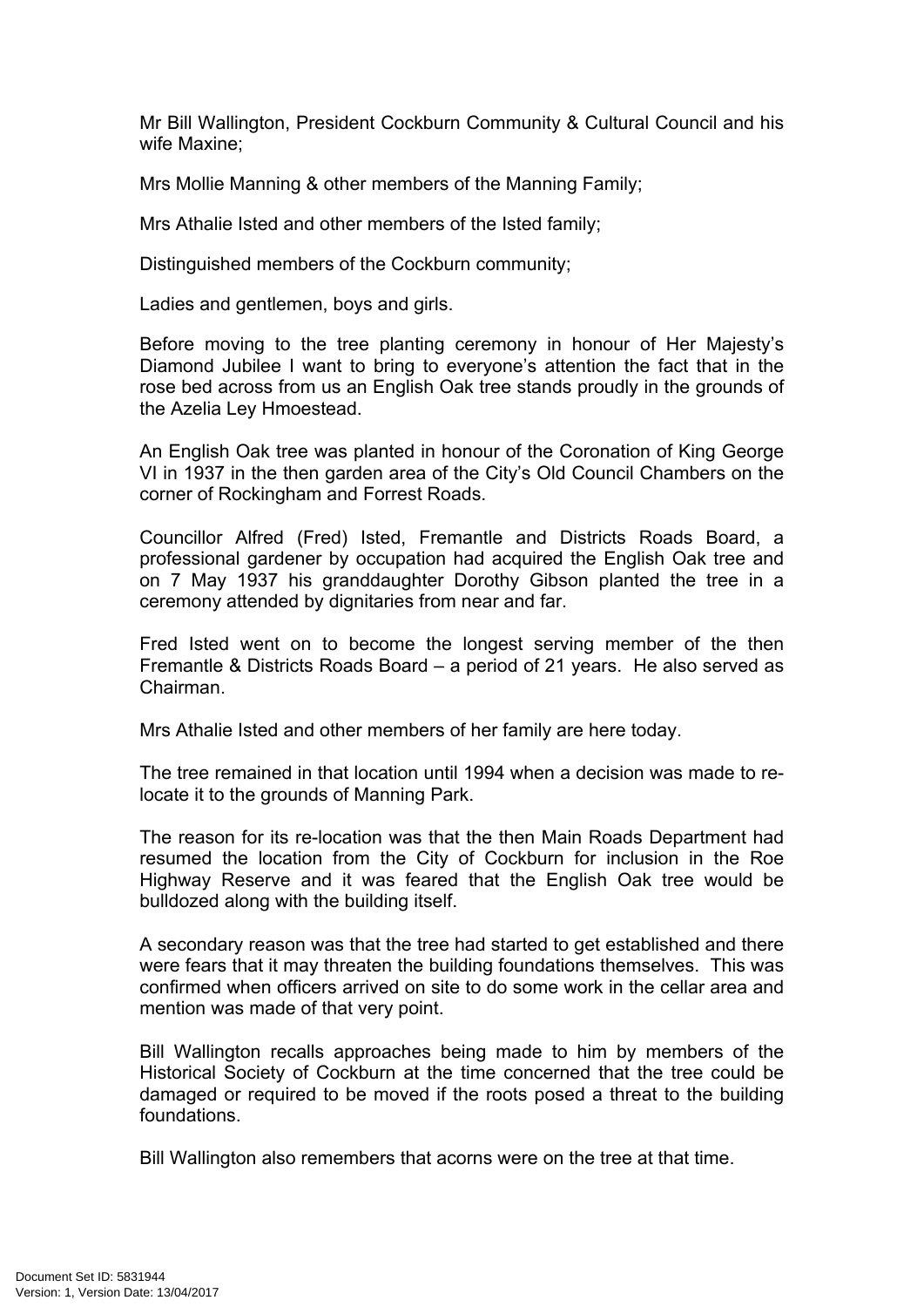Given the historical aspect of the tree it was agreed to re-locate the tree as a matter of urgency.

A re-planting ceremony was held at the site at the rear of the Azelia Ley Homestead Museum. The Isted family were in attendance to witness the event.

Everyone crossed their fingers hoping that the tree would survive – however that was not to be the case – the tree died in 1993.

However there is an interesting twist to the story. The late Mr Ray Higgs, former President of the Historical Society of Cockburn and its inaugural life member (his wife Peggy, also a life member of the HSC is here today) had travelled to Donnybrook to collect firewood for his Perth based business and decided to stop at the English Oak tree alongside the railway station and pick up a few acorns.

Ironically Peggy had been born in Donnybrook and her family had lived just down the road in Wilgan.

On his return home Ray and Peggy planted the acorns into pots and it wasn't long before they struck – however several died and Peggy realizing her lack of green finger skills decided to pass one of the pots on to Dorothy Willis, the wife of the Azelia Ley Homestead Museum's inaugural curator, Harry Willis.

Dorothy Willis is also here with us today.

With nurturing the Oak tree reached a size where Dorothy thought it was ready to be planted out to the location we see today.

There was no pomp and ceremony, the young tree was planted by Harry Willis in 1994 and left to send it roots down to water.

It wasn't until the last eighteen months that that small tree suddenly decided to grow – giving everyone at the HSC several tormenting times when it seemed it would follow the same fate as the earlier oak.

It now appears that that acorn from the Donnybrook English Oak tree has gained further heritage significance.

The English Oak tree planted at Donnybrook in 1890 (or perhaps earlier) has formally been recognized as the largest tree of its type in Australia and is on the National Register of Big Trees.

There is information on the Donnybrook oak tree in the Museum if you wish to peruse it.

Turning our attention to today's tree planting ceremony in recognition of the diamond jubilee celebration of Her Majesty Queen Elizabeth II's accession to the throne 60 years ago I am very pleased with the outcome of my research for today's event.